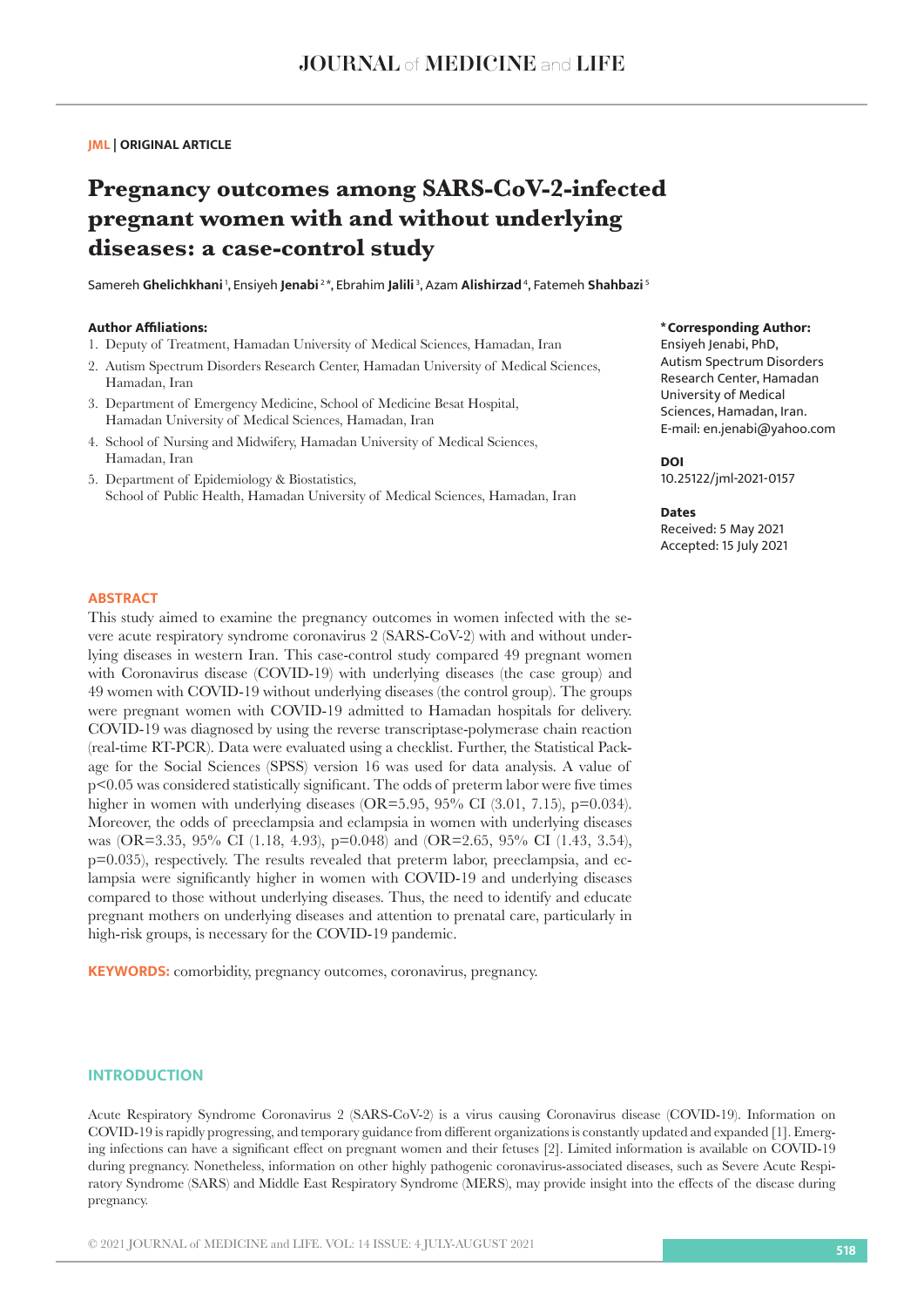The main symptoms of this disease range from fever and cough to severe respiratory illness and death [2, 3]. Although pregnancy does not seem to increase susceptibility to infection, most COVID-19 mothers recover. However, pregnant women are at greater risk for a severe illness, increasing the need for maternal intensive care and mechanical ventilation [4].

Some researchers have shown pregnant women with risk symptoms, such as age over 35, obesity, and hypertensive and diabetic signs, had more severe form of COVID-19 [5–7]. Which of the following underlying diseases in pregnant women with COVID-19 causes worse pregnancy outcomes is a key question, the answer to which could be useful in resolving the significant challenges countries face in maintaining maternal and neonatal health care services during pregnancy, as well as during and after delivery. As no studies have been performed in Iran in this regard, the present research compares risk factors and pregnancy outcomes among pregnant women with COVID-19 with and without underlying diseases.

## **MATERIAL AND METHODS**

The present case-control study was performed among women referred for delivery to hospitals of the Hamadan province located in the West of Iran from March 2020 until April 2021. During this period, 49 women with underlying diseases were referred to hospitals of the Hamadan province for delivery.

The case and control groups were SARS-Cov-2-infected pregnant women referred for delivery to hospitals of the Hamadan province. The COVID-19 disease was diagnosed via real-time reverse-transcriptase polymerase-chain-reaction (real-time RT-PCR) using nasal and nasopharyngeal specimens as samples. The cases were women with at least one underlying disease such as heart conditions, diabetes, autoimmune diseases, chronic respiratory conditions, cancer, or asthma. The control group had no underlying disease.

For each SARS-Cov-2-infected pregnant woman with underlying diseases, one SARS-Cov-2-infected woman without underlying diseases was selected. A total of 49 women were included in each group. Further, the groups were matched based on their place of residence.

Data were collected by a checklist including information on maternal age, gestational age, education level, occupation, gravidity, parity, preterm labor (defined as gestational age of less than 37 completed weeks), preeclampsia, eclampsia, delivery type, low birth weight [LBW], fetal distress, meconium stain, maternal mortality, and neonate death. The validity and reliability of the checklist were assessed in advance.

Characteristics of the SARS-Cov-2 positive pregnant women cases were presented as number  $\binom{0}{0}$  for categorized variables and mean (SD) for continuous variables for symptomatic and asymptomatic women. The Shapiro-Wilk test was used to check the normality distribution of the investigated variables. Chi-square was used to compare background characteristics between the two groups. Also, the comparison of continuous variables between two groups was carried out by the independent t-test. Logistic regression was used to explain the relationship between the study group and pregnancy conditions and delivery outcomes. For the data analysis, the Statistical Package for the Social Sciences (SPSS) version 16 was used. A p-value of ≤0.05 was considered statistically significant.

## **RESULTS**

A total of 49 pregnant women contributed to each of the case and control groups infected with SARS-Cov-2. The baseline characteristics of patients in the groups are compared in Table 1.

The two groups – case and control – were homogenous concerning maternal age, gestational age, delivery type, number of abortions, education, occupation, parity, and gravity  $(p>0.05)$ , while gestational age in the two groups was statistically significant  $(p=0.015)$ .

In Table 2, we compared pregnancy and delivery outcomes between the two groups. The odds of preterm labor in women with underlying diseases were five-fold higher (OR=5.95, 95% CI (3.01, 7.15), p=0.034). Moreover, the odds of preeclampsia and eclampsia were significantly higher in women with underlying diseases (OR=3.35, 95% CI (1.18, 4.93), p=0.048) and (OR=2.65, 95% CI (1.43, 3.54), p=0.035), respectively.

Although cesarean section rates  $(60. 46\%$  vs.  $38.77\%)$  and LBW  $(62.79\%$  vs.  $46.94)$  were higher in women with underlying diseases, these differences were not statistically significant ( $p>0.05$ ). The present study showed 3 (6.12%) maternal deaths and 2 (4.08%) neonate deaths in the case group. In addition, 3 (6.12%) meconium stain was reported in the case group.

## **DISCUSSION**

Our results revealed that the odds of preterm labor, preeclampsia, and eclampsia were significantly increased in SARS-Cov-2-infected women with underlying diseases compared to those without underlying diseases.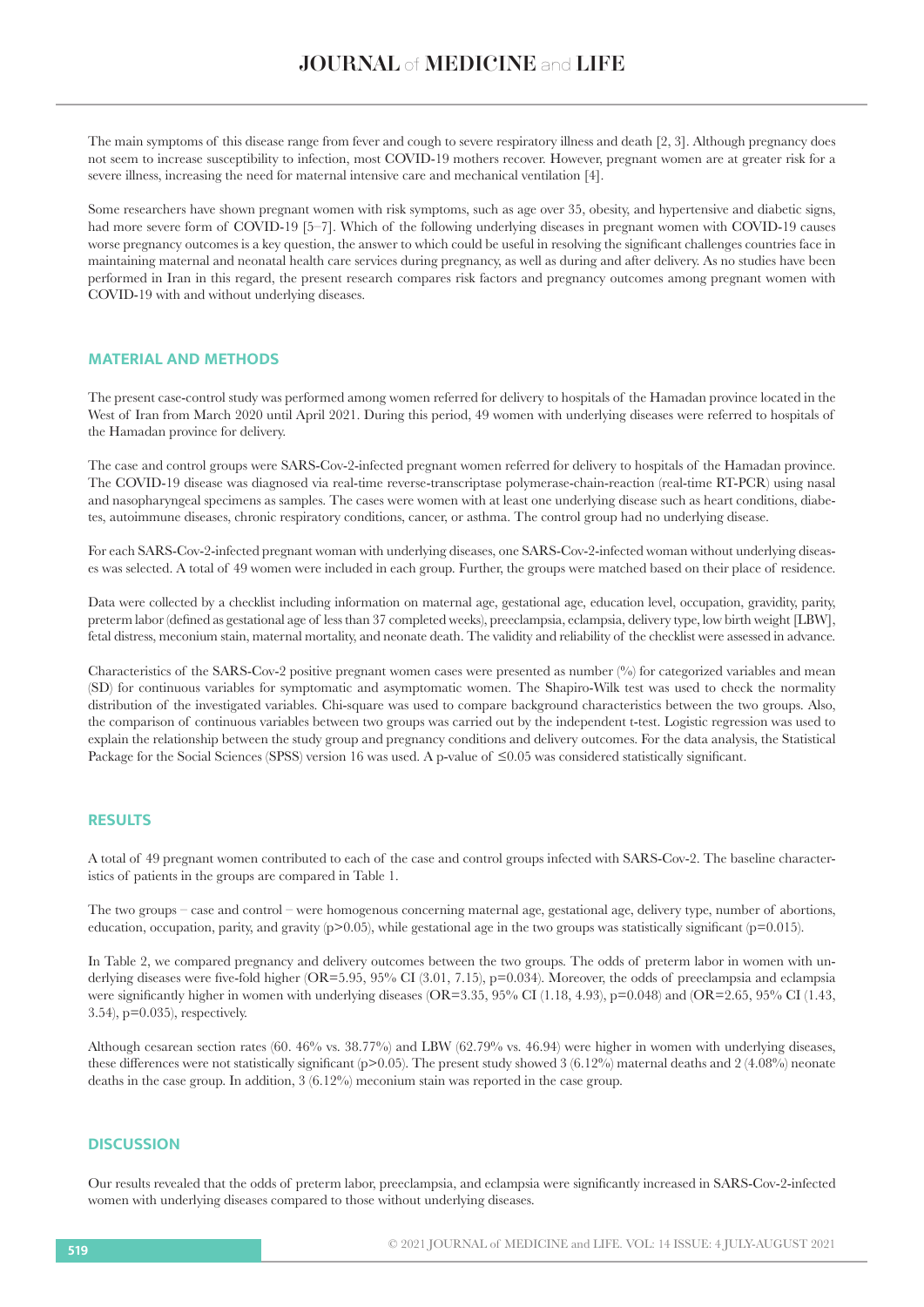| Table 1. Characteristics of the case and control groups.                |                                                   |                                                   |         |  |  |  |
|-------------------------------------------------------------------------|---------------------------------------------------|---------------------------------------------------|---------|--|--|--|
| <b>Characteristics</b>                                                  | Cases (n=49) n (%)                                | Controls (n=49) $n$ (%)                           | P-value |  |  |  |
| Age                                                                     |                                                   |                                                   |         |  |  |  |
| $20$<br>$20 - 30$<br>$31 - 40$<br>$>40$                                 | 3(6.12)<br>19 (37.77)<br>26 (53.06)<br>1(3.05)    | 1(2.04)<br>22 (44.90)<br>23 (46.94)<br>3(6.12)    | 0.352   |  |  |  |
| <b>Education</b>                                                        |                                                   |                                                   |         |  |  |  |
| Elementary<br>Guidance<br><b>High School</b><br>University              | 11(22.45)<br>17 (34.69)<br>14 (28.57)<br>7(14.29) | 10 (20.41)<br>18 (36.73)<br>18 (36.73)<br>3(6.13) | 0.461   |  |  |  |
| Occupation                                                              |                                                   |                                                   |         |  |  |  |
| Housewife<br>Employee                                                   | 28 (57.14)<br>21 (42.86)                          | 34 (69.39)<br>15 (30.61)                          | 0.286   |  |  |  |
| Gravidity                                                               |                                                   |                                                   |         |  |  |  |
| $\mathbf{1}$<br>$\overline{2}$<br>$\overline{3}$<br>$\geq 4$            | 23 (46.94)<br>13(26.53)<br>9(18.37)<br>4(8.16)    | 16 (32.65)<br>19 (38.77)<br>12 (24.49)<br>2(4.09) | 0.203   |  |  |  |
| Parity                                                                  |                                                   |                                                   |         |  |  |  |
| $\mathsf{O}\xspace$<br>$\mathbf{1}$<br>$\overline{2}$<br>$\overline{3}$ | 24 (48.99)<br>13(26.53)<br>10 (20.41)<br>2(4.07)  | 17 (34.69)<br>19 (38.77)<br>10(20.41)<br>3(6.13)  | 0.489   |  |  |  |
| <b>Number of abortions</b>                                              |                                                   |                                                   |         |  |  |  |
| $\mathsf{O}\xspace$<br>$\mathbf{1}$<br>$\overline{2}$                   | 42 (85.71)<br>5(10.20)<br>2(4.09)                 | 40 (81.63)<br>9(18.37)<br>0(0.00)                 | 0.160   |  |  |  |
| <b>Gestational age (weeks)</b>                                          |                                                   |                                                   |         |  |  |  |
| $32$<br>$32 - 34$<br>$35 - 36$<br>$37 - 42$                             | 6(12.24)<br>21 (42.86)<br>4(8.17)<br>18 (36.73)   | 5(10.20)<br>5(10.20)<br>1(2.04)<br>38 (77.56)     | 0.015   |  |  |  |
| <b>Type of delivery</b>                                                 |                                                   |                                                   |         |  |  |  |
| Normal vaginal delivery<br>Cesarean delivery                            | 19 (38.77)<br>30 (61.23)                          | 27 (55.10)<br>22 (44.90)                          | 0.218   |  |  |  |

A similar study conducted in Mexico showed that underlying diseases, such as hypertension, diabetes, and obesity, were not only related to the severity of the disease induced by SARS-Cov-2 but also provided the base for COVID-19 [8]. Kaim *et al.* indicated an increasing incidence of severe consequences in mothers with a history of hypertension and preeclampsia with coronary artery disease [9]. The study results revealed a five-fold increase in the odds of preterm labor in women with COVID-19 and underlying diseases. The odds of developing preeclampsia and eclampsia among the women with underlying diseases increased significantly in the study. These results are consistent with those of Schwartz *et al.*, based on which SARS-Cov-2-infected pregnant women with underlying diseases are more likely to develop preeclampsia, gestational hypertension, uterine scarring, gestational diabetes, and uterine atony [10].

Lokken *et al.* reported that pregnant women hospitalized for a SARS-CoV-2 concern were more likely to have comorbidities or underlying conditions such as asthma, hypertension, type 2 diabetes mellitus, autoimmune disease, and morbid obesity [11]. Delahoy *et al.* showed that 20.6% of pregnant women hospitalized with COVID-19 had at least one underlying disease, including asthma (8.2%) and hypertension  $(4.3\%)$  [12].

In Iran, Janabi *et al.* indicated that the odds of cesarean delivery and low birth weight infants in women with COVID-19 symptoms significantly increased compared to women without the disease [13]. Although the cesarean section rate was 60.46% vs. 38.77% and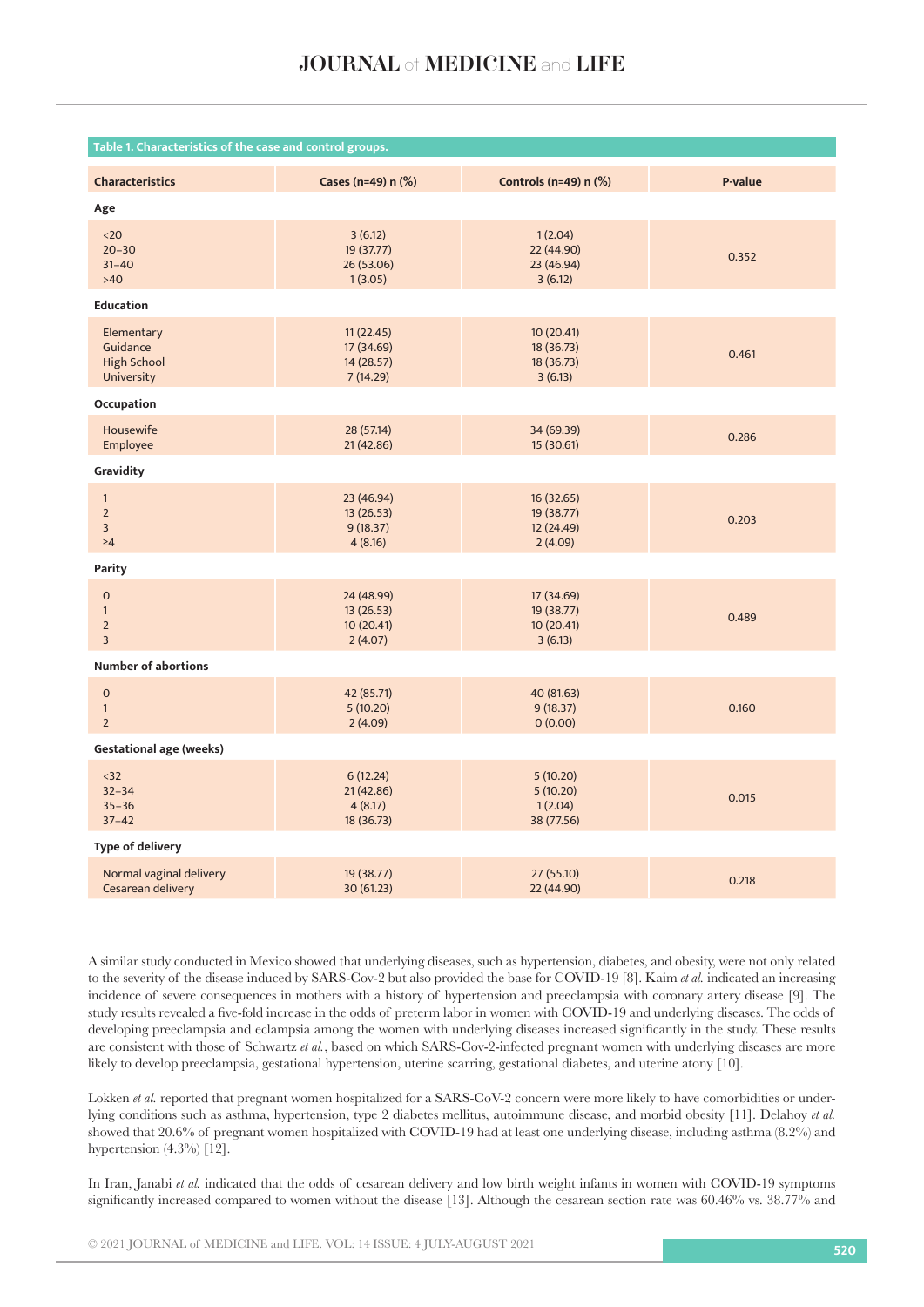| <b>Variable</b>               | Women with underlying<br>diseases (n=49) | <b>Women without</b><br>underlying diseases (n=49) | OR (95%CI)*              | <b>P-Value</b>           |
|-------------------------------|------------------------------------------|----------------------------------------------------|--------------------------|--------------------------|
| Preterm labor, n (%)          | 31 (63.26)                               | 11(22.45)                                          | 5.95 (3.01, 7.15)        | 0.034                    |
| Preeclampsia, n (%)           | 19 (38.77)                               | 8(16.33)                                           | 3.35(1.18, 4.93)         | 0.048                    |
| Eclampsia, n (%)              | 15 (32.56)                               | 7(14.28)                                           | 2.65 (1.43, 3.54)        | 0.035                    |
| Cesarean delivery, n (%)      | 30 (60.46)                               | 19 (38.77)                                         | 1.00(0.73, 2.18)         | 0.064                    |
| Low birth weight (LBW), n (%) | 30 (62.79)                               | 23 (46.94)                                         | 1.78 (0.96, 2.55)        | 0.053                    |
| Death rate in neonates, n (%) | 2(4.08)                                  | 0(0.00)                                            | $\overline{\phantom{a}}$ | $\overline{\phantom{a}}$ |
| Maternal mortality, n (%)     | 3(6.12)                                  | 0(0.00)                                            |                          | ٠                        |
| Fetal distress, n (%)         | 10(20.41)                                | 9(18.37)                                           | 1.14(0.96, 1.73)         | 0.096                    |
| Meconium stain, n (%)         | 3(6.12)                                  | 0(0.00)                                            |                          |                          |

## **Table 2. Comparison of pregnancy and delivery outcomes in the two groups.**

\*women without underlying diseases were considered as the reference group

LBW 62.79% vs. 46.94% in women with underlying diseases versus women without underlying diseases, respectively, these differences found in this study were statistically insignificant (p<0.05). The study showed 3 cases (6.12%) of maternal deaths and 2 cases (4.8%) of neonatal deaths in the case group.

However, there were some limitations of this study. As the sample size was limited, all potential confounders could not be controlled. It is recommended that future studies use a larger sample size. Another limitation was the lack of follow-up of mothers and infants in the postpartum period. Thus, it is recommended to investigate the maternal and neonatal results in the postpartum period.

## **CONCLUSION**

According to the study results, the odds of preterm labor, preeclampsia, and eclampsia in SARS-Cov-2-infected women with underlying diseases were significantly higher than those without underlying diseases. Thus, it is necessary to take measures to enhance maternal care management in health centers with close monitoring of pregnant mothers' conditions suspected or affected in terms of pregnancy risk symptoms by being aware of the potential for harm among pregnant women who are in the second or third trimester and suffer from underlying diseases and COVID-19.

## **ACKNOWLEDGMENTS**

#### **Ethical approval**

The ethical approval for this study was obtained by the authors from the Ethics Committee of the Hamadan University of Medical Sciences (approval ID: IR.UMSHA.REC.1400.001).

#### **Data availability**

The datasets used are available from the corresponding author upon reasonable request.

#### **Consent to participate**

Written informed consent was obtained from the participants.

#### **Conflict of interest**

The authors declare that there is no conflict of interest.